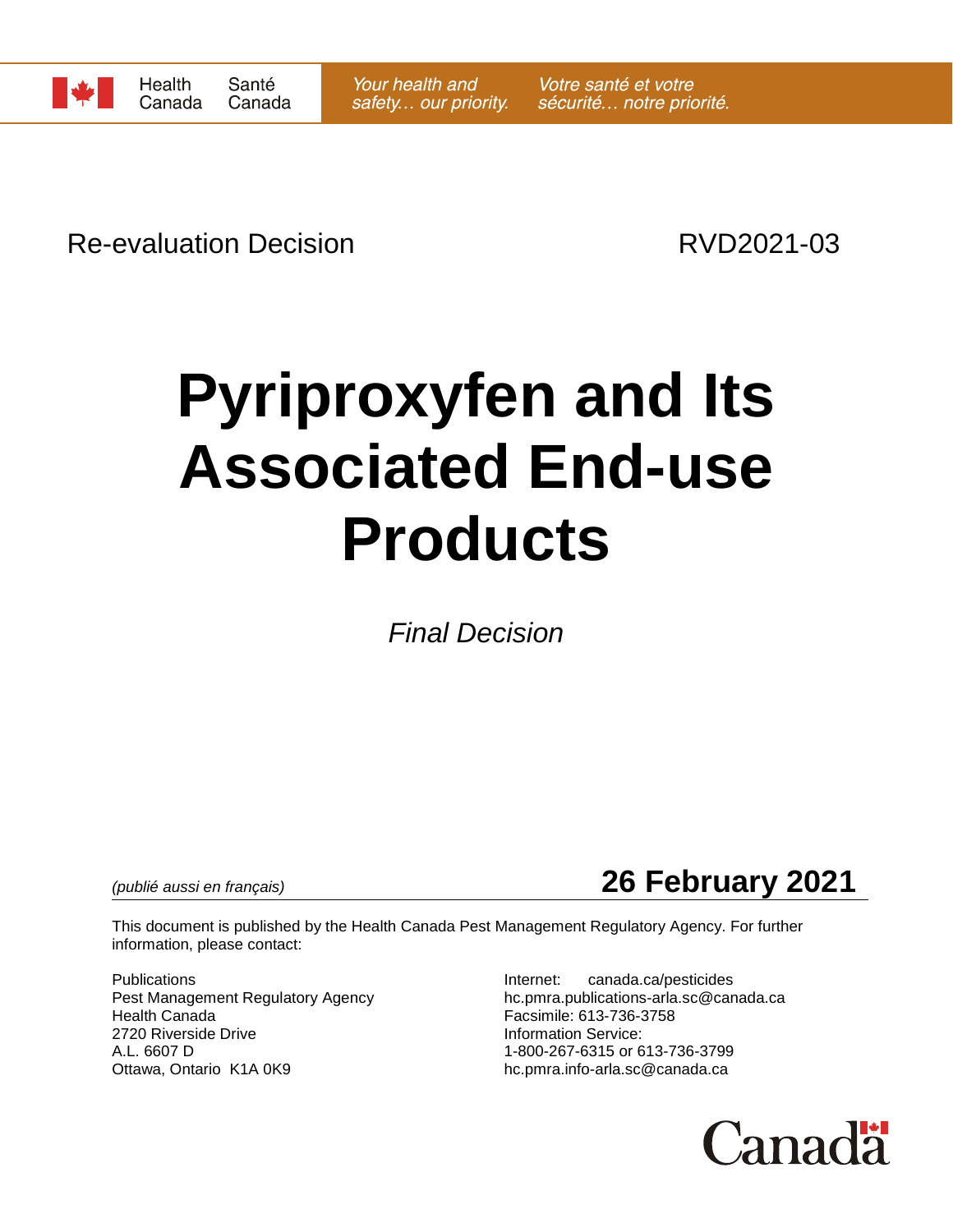ISSN: 1925-1017 (print) 1925-1025 (online)

Catalogue number: H113-28/2021-3E (print version) H113-28/2021-3E-PDF (PDF version)

#### **© Her Majesty the Queen in Right of Canada, as represented by the Minister of Health Canada, 2021**

All rights reserved. No part of this information (publication or product) may be reproduced or transmitted in any form or by any means, electronic, mechanical, photocopying, recording or otherwise, or stored in a retrieval system, without prior written permission of Health Canada, Ottawa, Ontario K1A 0K9.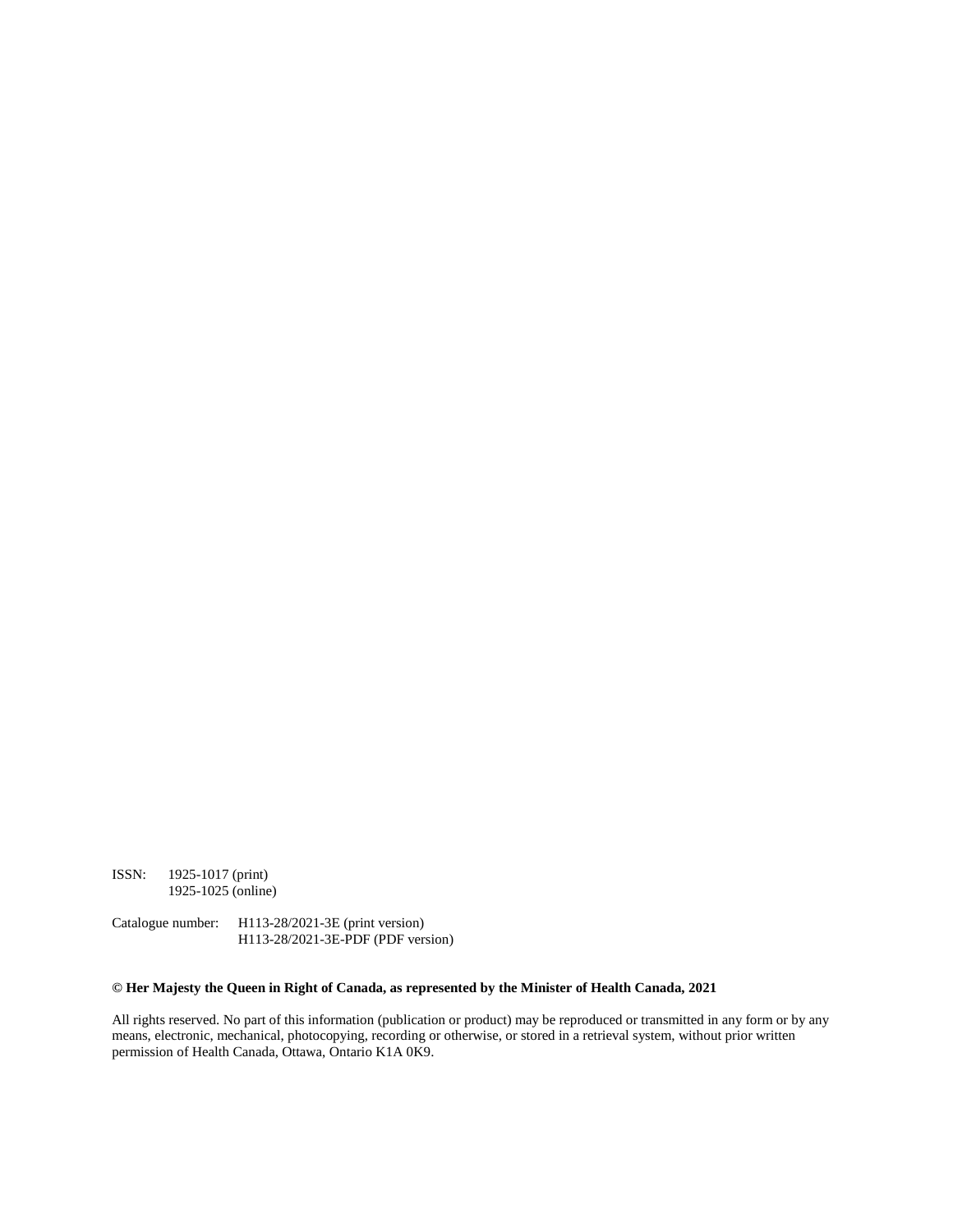# **Table of Contents**

| Table 1 Registered products containing pyriproxyfen in Canada requiring (label) |  |  |  |
|---------------------------------------------------------------------------------|--|--|--|
|                                                                                 |  |  |  |
| Table 2                                                                         |  |  |  |
|                                                                                 |  |  |  |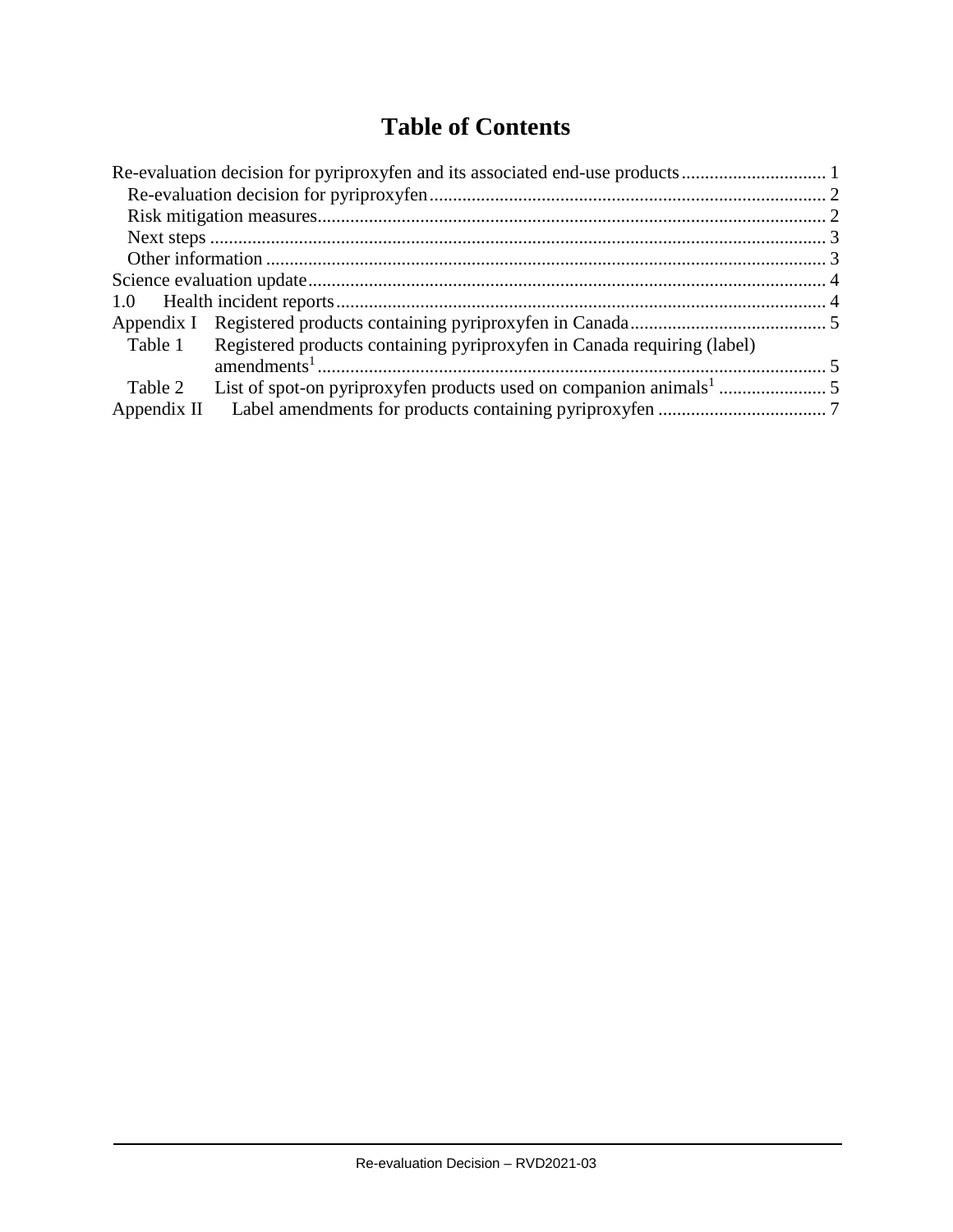# **Re-evaluation decision for pyriproxyfen and its associated end-use products**

Under the authority of the *Pest Control Products Act,* all registered pesticides must be reevaluated by Health Canada's Pest Management Regulatory Agency (PMRA) to ensure that they continue to meet current health and environmental standards and continue to have value. The reevaluation considers data and information from pesticide manufacturers, published scientific reports and other regulatory agencies, as well as comments received during public consultations. Health Canada applies internationally accepted risk assessment methods as well as current risk management approaches and policies.

Pyriproxyfen is an insect growth regulator that contributes to the management of white flies in greenhouse vegetable and ornamental production, flea control in indoor, non-food areas of structures and management of fleas on cats and dogs. Currently registered products containing pyriproxyfen can be found in the [Pesticide Label Search](https://www.canada.ca/en/health-canada/services/consumer-product-safety/pesticides-pest-management/registrants-applicants/tools/pesticide-label-search.html) and in Appendix I. The Proposed Reevaluation Decision PRVD2019-10, *Pyriproxyfen and Its Associated End-use Products*[1](#page-3-0) containing the evaluation of pyriproxyfen and proposed decision, underwent a 90-day consultation period ending on 4 February 2020. PRVD2019-10 proposed that products containing pyriproxyfen are acceptable for continued registration when used according to the proposed conditions of registration, which include new mitigation measures.

No comments were received during the consultation period. Health Incident report information was updated (see Science evaluation update), and the outcome of this update did not change the conclusions in PRVD2019-10. Therefore, this final decision is consistent with the proposed reevaluation decision stated in PRVD2019-10, which also lists all information used as the basis for the re-evaluation decision.

This document presents the final re-evaluation decision<sup>[2](#page-3-1)</sup> for the re-evaluation of pyriproxyfen, including the required amendments (risk mitigation measures) to protect human health and the environment, as well as any label amendments required to bring labels to current standards. All products containing pyriproxyfen that are registered in Canada are subject to this re-evaluation decision.

<span id="page-3-0"></span> <sup>1</sup> "Consultation statement" as required by subsection 28(2) of the *Pest Control Products Act*.

<span id="page-3-1"></span><sup>2</sup> "Decision statement" as required by subsection 28(5) of the *Pest Control Products Act*.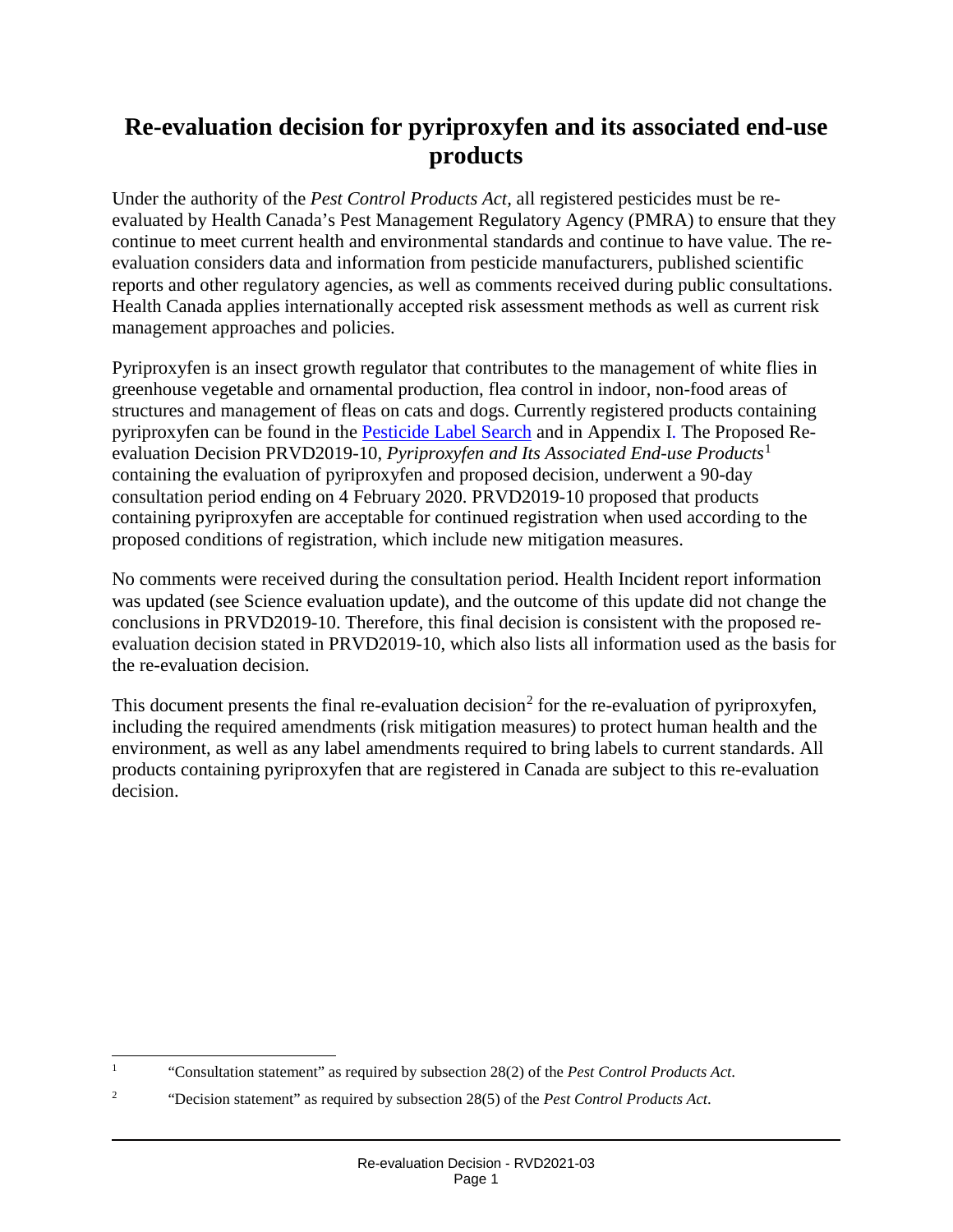## **Re-evaluation decision for pyriproxyfen**

Health Canada has completed the re-evaluation of pyriproxyfen. Under the authority of the *Pest Control Products Act*, Health Canada has determined that continued registration of products containing pyriproxyfen is acceptable. An evaluation of available scientific information found that uses of pyriproxyfen products meet current standards for protection of human health and the environment and have acceptable value when used according to the revised conditions of registration which includes new mitigation measures. Label amendments, as summarized below and listed in Appendix II, are required.

## **Risk mitigation measures**

Registered pesticide product labels include specific directions for use. Directions include risk mitigation measures to protect human health and the environment and must be followed by law. The required amendments, including any revised/updated label statements and/or mitigation measures, as a result of the re-evaluation of pyriproxyfen, are summarized below. Refer to Appendix II for details.

#### **Health**

Label improvements to meet current standards:

- Updated label statements for personal protective equipment
- Label statements to address the following:
	- o Prohibit application of recycled greenhouse water to outdoor food crops
	- o Prevent contamination of food and food surfaces during indoor applications
	- o Clarifying and/or ensuring consistency regarding use directions and precautionary statements
	- o Label amendments as per PMRA Guidance Document, Label Improvements for Spot-on Pesticides Used on Companion Animals (2019)

Risk Mitigation:

- Addition of personal protective equipment for products used to control fleas in indoor environments
- Prohibition of application using handheld mist blower or handheld fogging equipment due to lack of data to assess occupational exposure,

#### **Environment**

Label improvements to meet current standards:

• Standard label statements to inform users of the potential toxic effects of pyriproxyfen to aquatic organisms.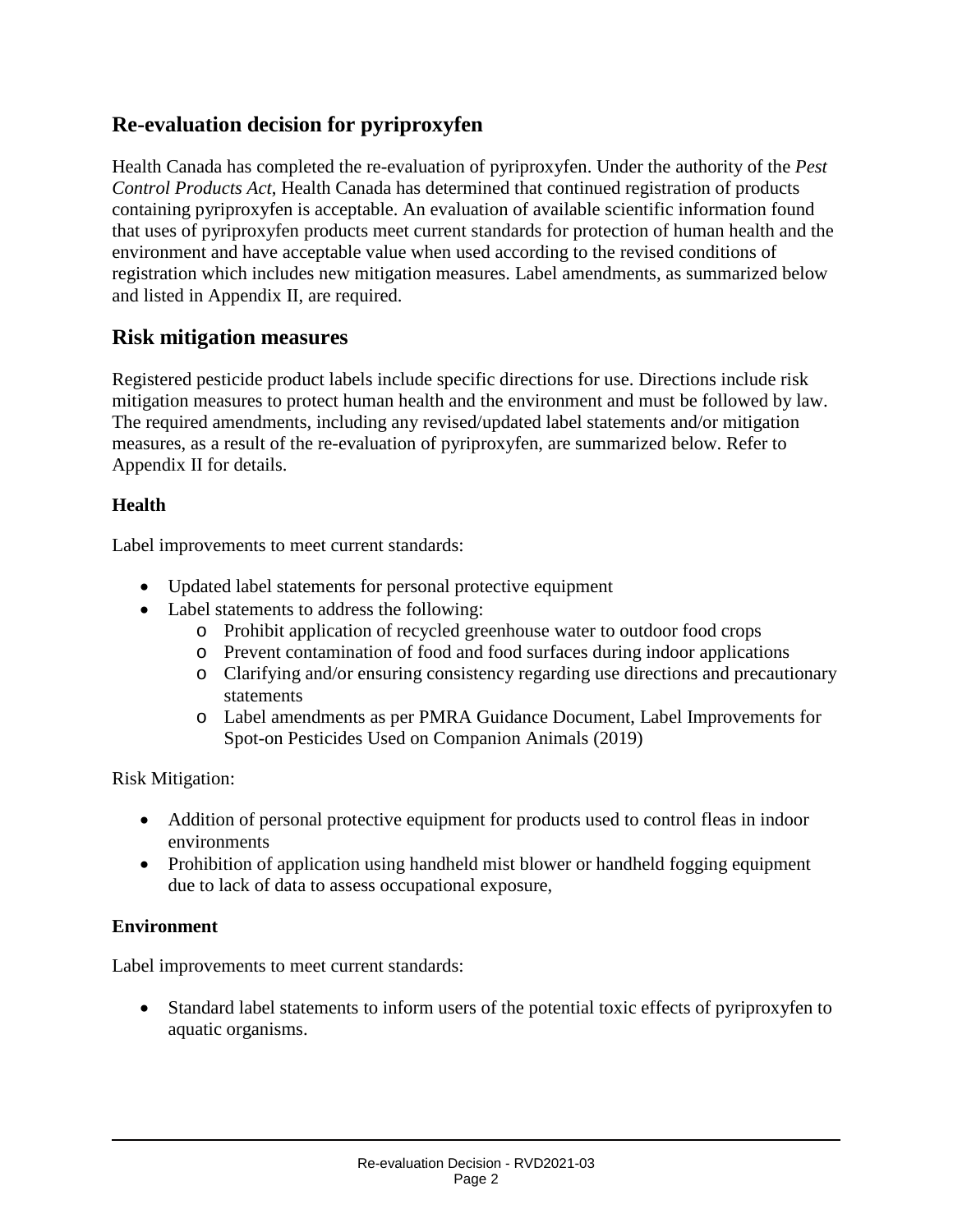## **Next steps**

To comply with this decision, the required amendments (mitigation measures and label updates) must be implemented on all product labels no later than 24 months after the publication date of this decision document. Accordingly, both registrants and retailers will have up to 24 months from the date of this decision document to transition to selling the product with the newly amended labels. Similarly, users will also have the same 24-month period from the date of this decision document to transition to using the newly amended labels, which will be available on the Public Registry.

The majority of spot-on products containing pyriproxyfen were examined separately under the PMRA Guidance Document, Label Improvements for Spot-on Pesticides Used on Companion Animals (published 6 December 2019); registrants were notified of and consented to the label changes prior to publication (September/October 2019). The label amendments for the spot-on products in Appendix 2 of the Guidance Document will be implemented according to the timeline specified in the Guidance. The only exception includes 11 spot-on products containing imidacloprid (outlined in Appendix I, Table 2), which were registered just prior to the publication of the 2019 Guidance Document. Label amendments consistent with the Guidance Document have already been implemented as part of these registration decisions.

Refer to Appendix I, Table 1 for details on specific products impacted by this re-evaluation decision.

### **Other information**

Any person may file a notice of objection<sup>[3](#page-5-0)</sup> regarding this decision on pyriproxyfen and its associated end-use products within 60 days from the date of publication of this Re-evaluation Decision. For more information regarding the basis for objecting (which must be based on scientific grounds), please refer to the Pesticides section of the Canada.ca website (Request a Reconsideration of Decision) or contact the PMRA's Pest Management Information Service by phone (1-800-267-6315) or by e-mail (hc.pmra-info-arla.sc@canada.ca).

The relevant confidential test data on which the decision is based (as referenced in PRVD2019- 10) are available for public inspection, upon application, in the PMRA's Reading Room (located in Ottawa). For more information, please contact the PMRA's Pest Management Information Service.

<span id="page-5-0"></span>

 <sup>3</sup> As per subsection 35(1) of the *Pest Control Products Act*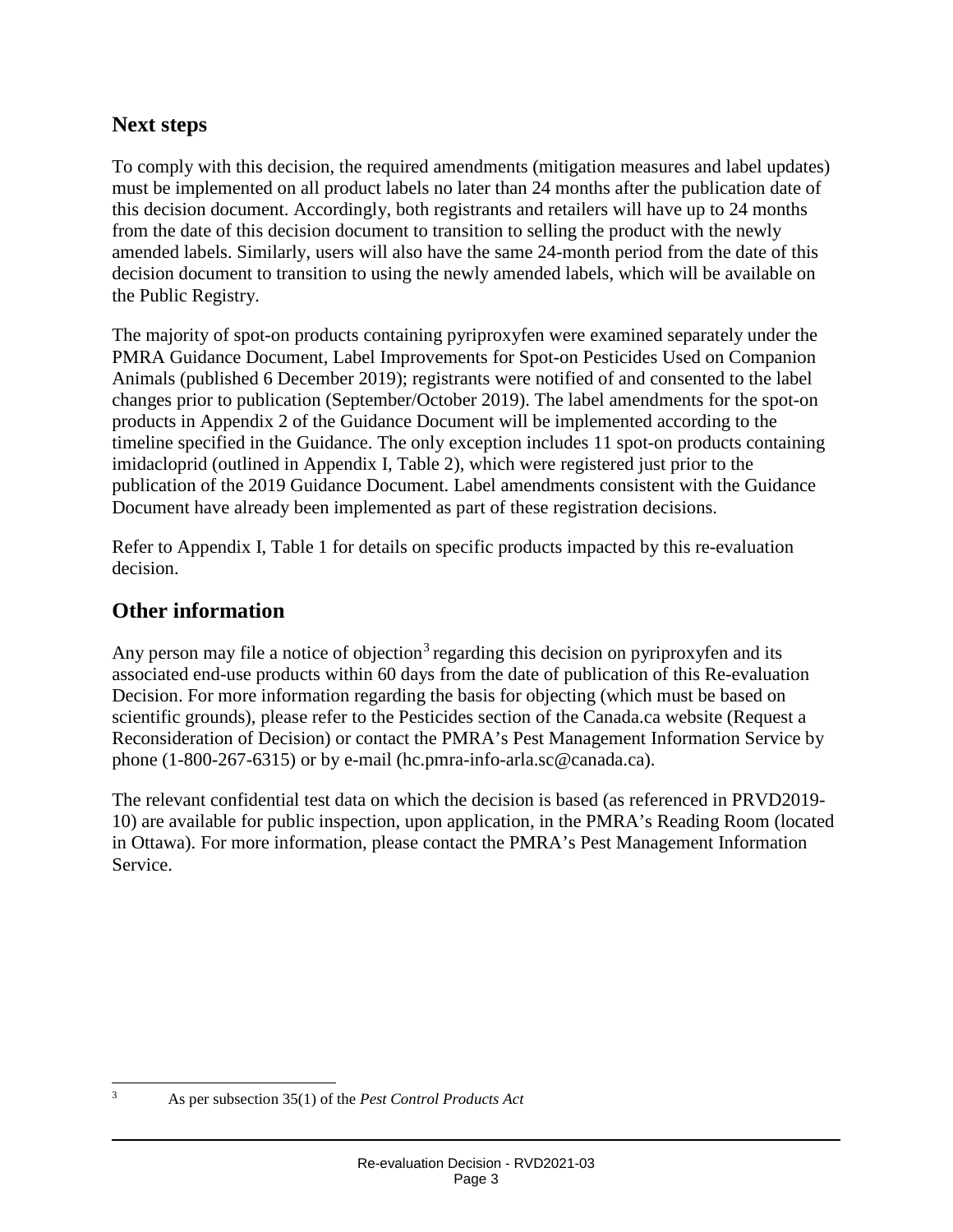# **Science evaluation update**

# **1.0 Health incident reports**

Since the publication of PRVD2019-10 (that is, from 7 December 2018 to 20 November 2020), Health Canada received 1802 additional incidents involving pyriproxyfen. The reported incident categories included domestic animals (1793 reports), humans (7 reports) and two reports involving both an animal and a human.

The findings in the current review of human and domestic animal incidents are consistent with the incident report trends and recommendations outlined in PRVD2019-10. The reported pyriproxyfen products were mainly co-formulated with synthetic pyrethroids and pyrethrins. The products are registered for use on companion animals (mainly spot-on products that are used on cats and dogs for the control of fleas and ticks), as well as for structural uses in and around residential sites. Minor skin effects were most commonly reported in people either following contact with a treated pet or when applying a product to a pet. In animals, minor skin effects were most commonly reported following treatment with a co-formulated pyriproxyfen product.

Overall, the recommendations outlined in PRVD2019-10 continue to remain the same. The product labels of spot-on companion animal products are to be updated as per the PMRA Guidance Document, *Label Improvements for Spot-on Pesticides Used on Companion Animals*, to better inform the consumer on the possible effects that may occur in animals following the use of co-formulated pyriproxyfen products. In addition, the label amendments as outlined in the PMRA Guidance Document, *Structural Pest Control Products: Label Updates* are also being implemented in order to minimize the likelihood of human or animal exposure to pyriproxyfen products co-formulated with synthetic pyrethroids when used in and around residential sites.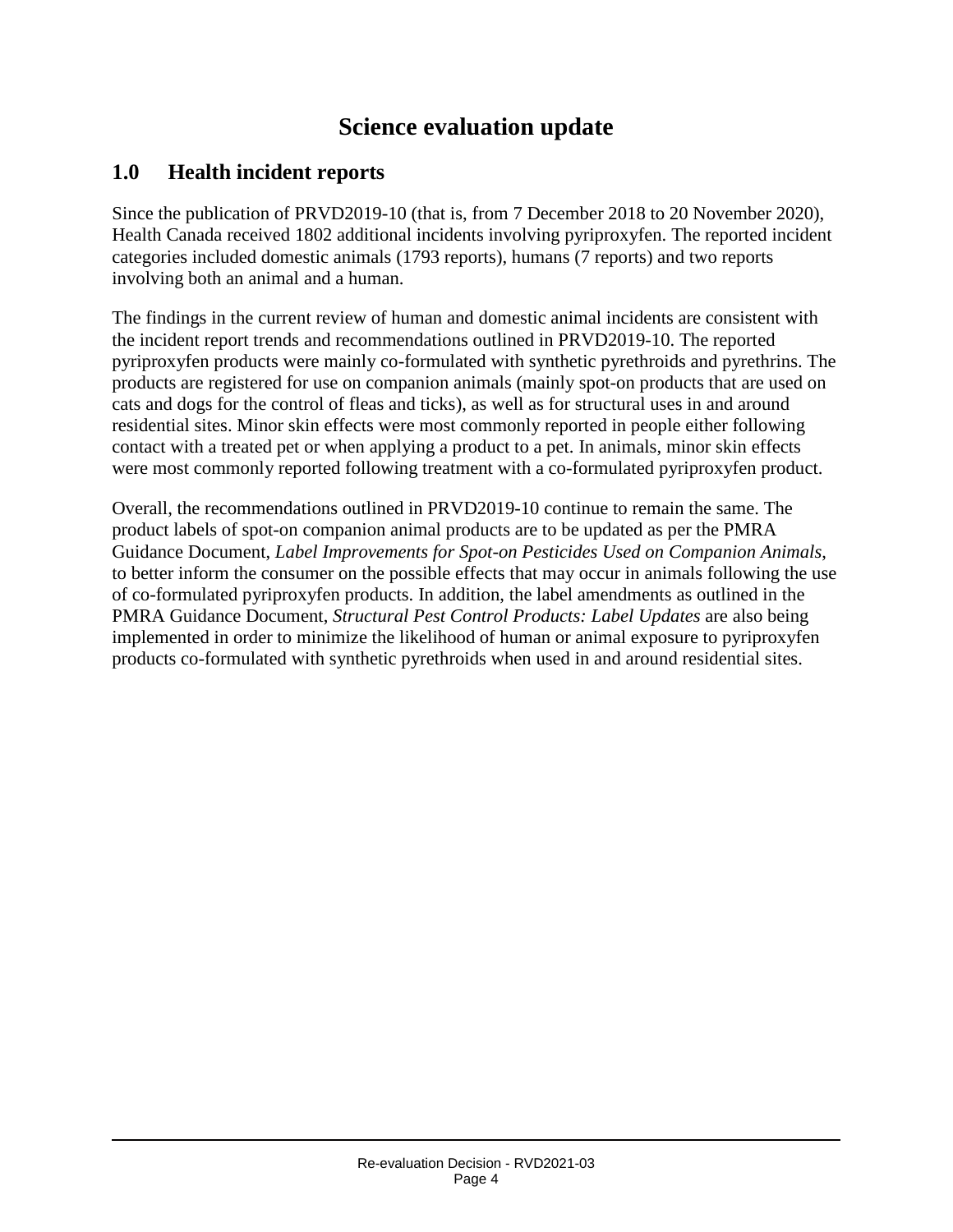# **Appendix I Registered products containing pyriproxyfen in Canada**

#### **Table 1 Registered products containing pyriproxyfen in Canada requiring label amendments1**

| <b>Registration</b><br>number | <b>Marketing</b><br>class               | <b>Registrant</b>                            | <b>Product name</b>                                                           | <b>Formulation type</b>     | <b>Active ingredient</b>                                           |
|-------------------------------|-----------------------------------------|----------------------------------------------|-------------------------------------------------------------------------------|-----------------------------|--------------------------------------------------------------------|
| 25105                         | Technical<br>Grade Active<br>Ingredient | Sumitomo<br>Chemical<br>Company Ltd.         | <b>SUMILARV</b><br><b>TECHNICAL GRADE</b>                                     | Solid                       | Pyriproxyfen 98.7%                                                 |
| 25489                         | Manufacturing<br>Concentrate            | McLaughlin<br>Gormley King<br>Company        | <b>NYLAR 50%</b><br><b>CONCENTRATE</b>                                        | Solution                    | Pyriproxyfen 50%                                                   |
| 27545                         |                                         | Rolf C. HAGEN<br>Inc.                        | PERMETHRIN NYLAR<br><b>SOUEEZE ON</b><br><b>MANUFACTURING</b><br><b>BLEND</b> | Solution                    | Pyriproxyfen 1.9%<br>Permethrin 45%                                |
| 27705                         |                                         |                                              | ETOFENPROX NYLAR<br><b>SOUEEZE ON</b><br><b>MANUFACTURING</b><br><b>BLEND</b> |                             | Pyriproxyfen 2.2%<br>Etofenprox 55%                                |
| 25490                         | Commercial                              | McLaughlin<br><b>Gormley King</b><br>Company | <b>NYGUARD IGR</b><br><b>CONCENTRATE</b>                                      | Emulsifiable<br>Concentrate | Pyriproxyfen 10%                                                   |
| 28414                         |                                         | <b>VALENT Canada</b><br>Inc.                 | <b>DISTANCE</b>                                                               | Emulsifiable<br>Concentrate | Pyriproxyfen 103 g/L                                               |
| 31119                         | Domestic                                | <b>HARTZ Canada</b><br>Inc.                  | HARTZ ULTRAGUARD<br>PLUS FLEA & TICK<br><b>HOME SPRAY</b>                     | Solution                    | Pyriproxyfen 0.015%<br>D-phenothrin 0.40%<br>Piperonyl butoxide 1% |
| 25491                         | Domestic                                | McLaughlin<br>Gormley King<br>Company        | NYLAR PRESSURIZED<br><b>SPRAY 2618</b>                                        | Pressurized product         | Pyriproxyfen 0.015%<br>D-phenothrin 0.30%<br>Tetramethrin 0.40%    |
| 31941                         | Domestic                                | Neogen<br>Corporation                        | PROZAP PET GUARD<br><b>IGR FLEA SPRAY</b>                                     | Pressurized product         | Pyriproxyfen 0.015%<br>D-phenothrin 0.30%<br>Tetramethrin 0.40%    |
| 26179                         | Domestic                                | Premier Tech Ltd.                            | <b>C-I-L FLEA KILLER</b><br><b>SURFACE SPRAY</b>                              | Pressurized product         | Pyriproxyfen 0.015%<br>D-phenothrin 0.300%<br>Tetramethrin 0.400%  |
| 26502                         | Domestic                                | Rolf C. HAGEN<br>Inc.                        | <b>SERGEANT'S PRETECT</b><br>HOUSEHOLD FLEA<br><b>SPRAY</b>                   | Pressurized product         | Pyriproxyfen 0.015%<br>D-phenothrin 0.3%<br>Tetramethrin 0.4%      |
| 31647                         |                                         |                                              | SENTRY HOUSEHOLD<br><b>FLEA SPRAY</b>                                         |                             | Pyriproxyfen 0.015%<br>D-phenothrin 0.30%<br>Tetramethrin 0.40%    |

 $\frac{1}{1}$  as of 5 November 2020, excluding discontinued products or products with a submission for discontinuation

#### Table 2 **List of spot-on pyriproxyfen products used on companion animals<sup>1</sup>**

| <b>Registration</b>                                                                            | <b>Marketing</b> | <b>Registrant</b>        | <b>Product name</b>                            | <b>Formulation</b> | <b>Active ingredient</b>                |  |
|------------------------------------------------------------------------------------------------|------------------|--------------------------|------------------------------------------------|--------------------|-----------------------------------------|--|
| number                                                                                         | <b>class</b>     |                          |                                                | type               |                                         |  |
| Subject to PMRA Guidance Document, Label Improvements for Spot-on Pesticides Used on Companion |                  |                          |                                                |                    |                                         |  |
| Animals (2019)                                                                                 |                  |                          |                                                |                    |                                         |  |
| 27581                                                                                          | Domestic         | Elanco Canada<br>Limited | ADVANTAGE II SMALL DOG                         | Solution           | Pyriproxyfen 0.46%<br>Imidacloprid 9.1% |  |
| 27582                                                                                          |                  |                          | ADVANTAGE II LARGE DOG                         |                    |                                         |  |
| 27583                                                                                          |                  |                          | ADVANTAGE II MEDIUM DOG                        |                    |                                         |  |
| 27584                                                                                          |                  |                          | ADVANTAGE II EXTRA LARGE<br><b>DOG</b>         |                    |                                         |  |
| 27585                                                                                          |                  |                          | <b>ADVANTAGE II SMALL</b><br>CAT/RABBIT/FERRET |                    |                                         |  |
| 27586                                                                                          |                  |                          | ADVANTAGE II LARGE CAT                         |                    |                                         |  |
| 29777                                                                                          |                  |                          | K9 ADVANTIX II SMALL DOG                       |                    | Pyriproxyfen 0.44%<br>Permethrin 44%    |  |
| 29778                                                                                          |                  |                          | K9 ADVANTIX II MEDIUM DOG                      |                    | Imidacloprid 8.8%                       |  |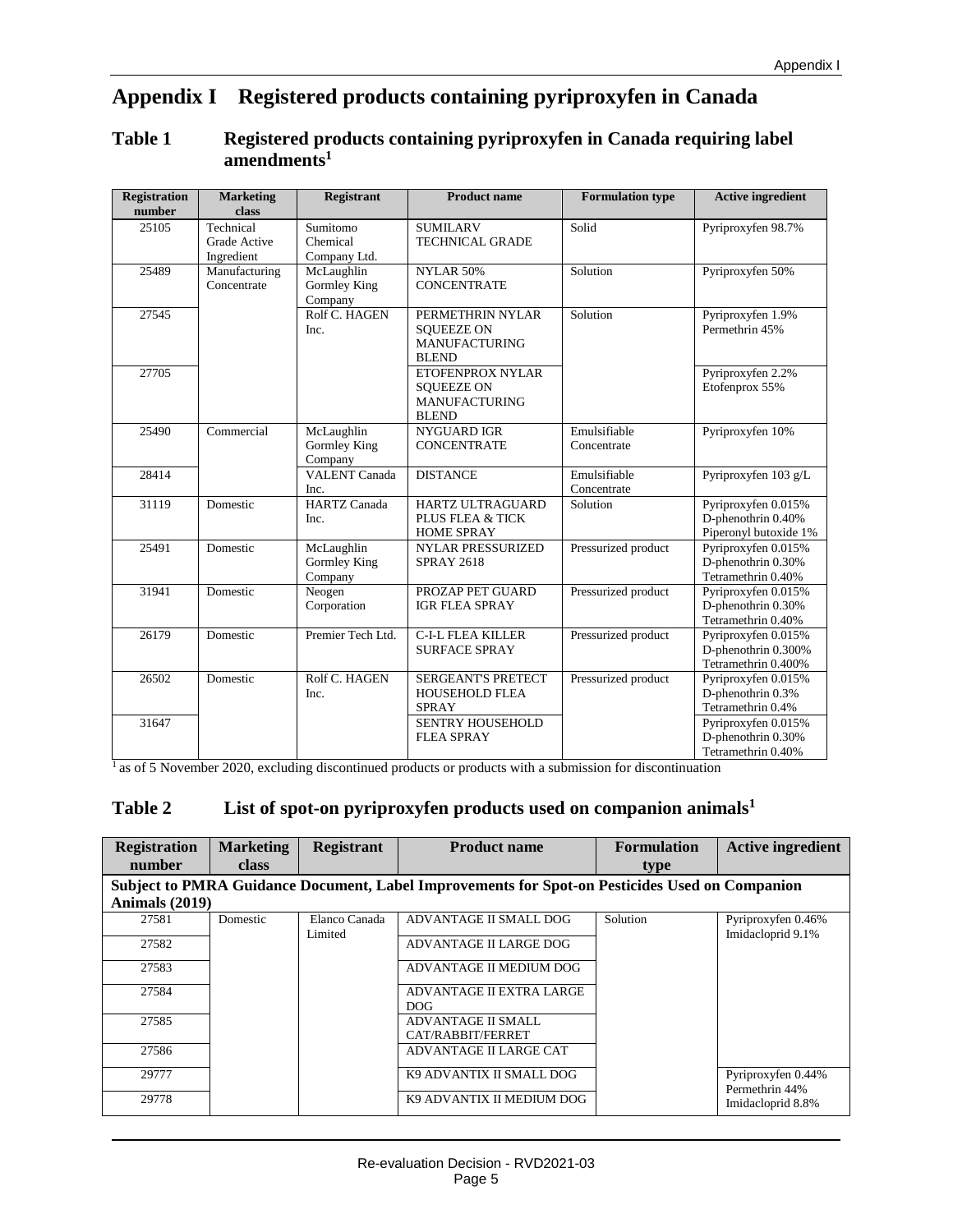| 29779                   |          |                                 | K9 ADVANTIX II EXTRA                                                                                     |          |                                         |
|-------------------------|----------|---------------------------------|----------------------------------------------------------------------------------------------------------|----------|-----------------------------------------|
| 29780                   |          |                                 | LARGE DOG<br>K9 ADVANTIX II LARGE DOG                                                                    |          |                                         |
|                         |          |                                 |                                                                                                          |          |                                         |
| 31517                   |          |                                 | <b>ADVANTAGE II KITTENS</b>                                                                              |          | Pyriproxyfen 0.46%<br>Imidacloprid 9.1% |
| 28113                   | Domestic | Rolf C.                         | SERGEANT'S PRETECT                                                                                       | Liquid   | Pyriproxyfen 1.9%                       |
|                         |          | HAGEN Inc.                      | SQUEEZE-ON FLEA, TICK &                                                                                  |          | Permethrin 45%                          |
|                         |          |                                 | <b>MOSQUITO CONTROL FOR</b><br>DOGS (UP TO 15 KG)                                                        |          |                                         |
| 28280                   |          |                                 | <b>SEARGEANT'S PRETECT</b>                                                                               | Solution |                                         |
|                         |          |                                 | SQUEEZE-ON FLEA, TICK &                                                                                  |          |                                         |
|                         |          |                                 | MOSOUITO CONTROL FOR                                                                                     |          |                                         |
|                         |          |                                 | DOGS (OVER 30 KG)                                                                                        |          |                                         |
| 28281                   |          |                                 | <b>SERGEANTS PRETECT</b>                                                                                 |          |                                         |
|                         |          |                                 | SQUEEZE-ON FLEA, TICK<br>&MOSQUITO CONTROL FOR                                                           |          |                                         |
|                         |          |                                 | DOGS (15-30 KG)                                                                                          |          |                                         |
| 28610                   |          |                                 | SERGEANT'S PRE TECT                                                                                      |          | Pyriproxyfen 2.2%                       |
|                         |          |                                 | SQUEEZE-ON FLEA CONTROL                                                                                  |          |                                         |
|                         |          |                                 | FOR CATS AND KITTENS                                                                                     |          |                                         |
| 31608                   |          |                                 | SENTRY FLEA SQUEEZE-ON                                                                                   |          |                                         |
| 31609                   |          |                                 | FOR CATS AND KITTENS<br><b>SENTRY FLEA, TICK &amp;</b>                                                   |          | Pyriproxyfen 1.9%                       |
|                         |          |                                 | MOSQUITO SQUEEZE-ON FOR                                                                                  |          | Permethrin 45%                          |
|                         |          |                                 | DOGS (15 TO 30 KG)                                                                                       |          |                                         |
| 31610                   |          |                                 | <b>SENTRY FLEA. TICK &amp;</b>                                                                           |          |                                         |
|                         |          |                                 | MOSQUITO SQUEEZE-ON FOR                                                                                  |          |                                         |
|                         |          |                                 | DOGS (OVER 30 KG)                                                                                        |          |                                         |
| 31611                   |          |                                 | <b>SENTRY FLEA, TICK &amp;</b><br>MOSQUITO SQUEEZE-ON FOR                                                |          |                                         |
|                         |          |                                 | DOGS (UP TO 15 KG)                                                                                       |          |                                         |
|                         |          |                                 | Label amendments consistent with PMRA Guidance Document, Label Improvements for Spot-on Pesticides       |          |                                         |
|                         |          |                                 | Used on Companion Animals (2019) were previously implemented for the following products as part of these |          |                                         |
| registration decisions: |          |                                 |                                                                                                          |          |                                         |
| 33738                   | Domestic | Evergreen                       | EVERGREEN II SPOT ON FOR                                                                                 | Solution | Pyriproxyfen 0.36%                      |
|                         |          | Animal Health,                  | <b>EXTRA LARGE DOGS</b>                                                                                  |          | Permethrin 35.6%                        |
| 33739                   |          | LLC.                            | <b>EVERGREEN II SPOT ON FOR</b>                                                                          |          | Imidacloprid 7.12%                      |
|                         |          |                                 | <b>LARGE DOGS</b>                                                                                        |          |                                         |
| 33740                   |          |                                 | EVERGREEN II SPOT ON FOR<br>MEDIUM DOGS                                                                  |          |                                         |
| 33741                   |          |                                 | EVERGREEN II SPOT ON FOR                                                                                 |          |                                         |
|                         |          |                                 | <b>SMALL DOGS</b>                                                                                        |          |                                         |
| 33789                   |          |                                 | PARAPET K9 PRAVENTA 360                                                                                  |          |                                         |
|                         |          |                                 | FOR EXTRA LARGE DOGS                                                                                     |          |                                         |
| 33790                   |          |                                 | PARAPET K9 PRAVENTA 360                                                                                  |          |                                         |
| 33791                   |          |                                 | FOR LARGE DOGS<br>PARAPET K9 PRAVENTA 360                                                                |          |                                         |
|                         |          |                                 | FOR MEDIUM DOGS                                                                                          |          |                                         |
| 33792                   |          |                                 | PARAPET K9 PRAVENTA 360                                                                                  |          |                                         |
|                         |          |                                 | FOR SMALL DOGS                                                                                           |          |                                         |
| 33419                   | Domestic | Vetech                          | <b>VECTRA 3D FOR DOGS</b>                                                                                | Solution | Pyriproxyfen 0.44%                      |
|                         |          | Laboratories                    | WEIGHING 25.1 TO 43 KG                                                                                   |          | Dinotefuran 4.95%                       |
| 33420                   |          | Inc., DBA Ceva<br>Animal Health | VECTRA 3D FOR DOGS AND                                                                                   |          | Permethrin 36.08%                       |
|                         |          |                                 | PUPPIES OVER 7 WEEKS OF<br>AGE WEIGHING 9.1 TO 25 KG                                                     |          |                                         |
| 33421                   |          |                                 | VECTRA 3D FOR DOGS AND                                                                                   |          |                                         |
|                         |          |                                 | PUPPIES OVER 7 WEEKS OF                                                                                  |          |                                         |
|                         |          |                                 | AGE WEIGHING 4.6 TO 9.0 KG                                                                               |          |                                         |

<sup>1</sup> as of 5 November 2020, excluding discontinued products or products with a submission for discontinuation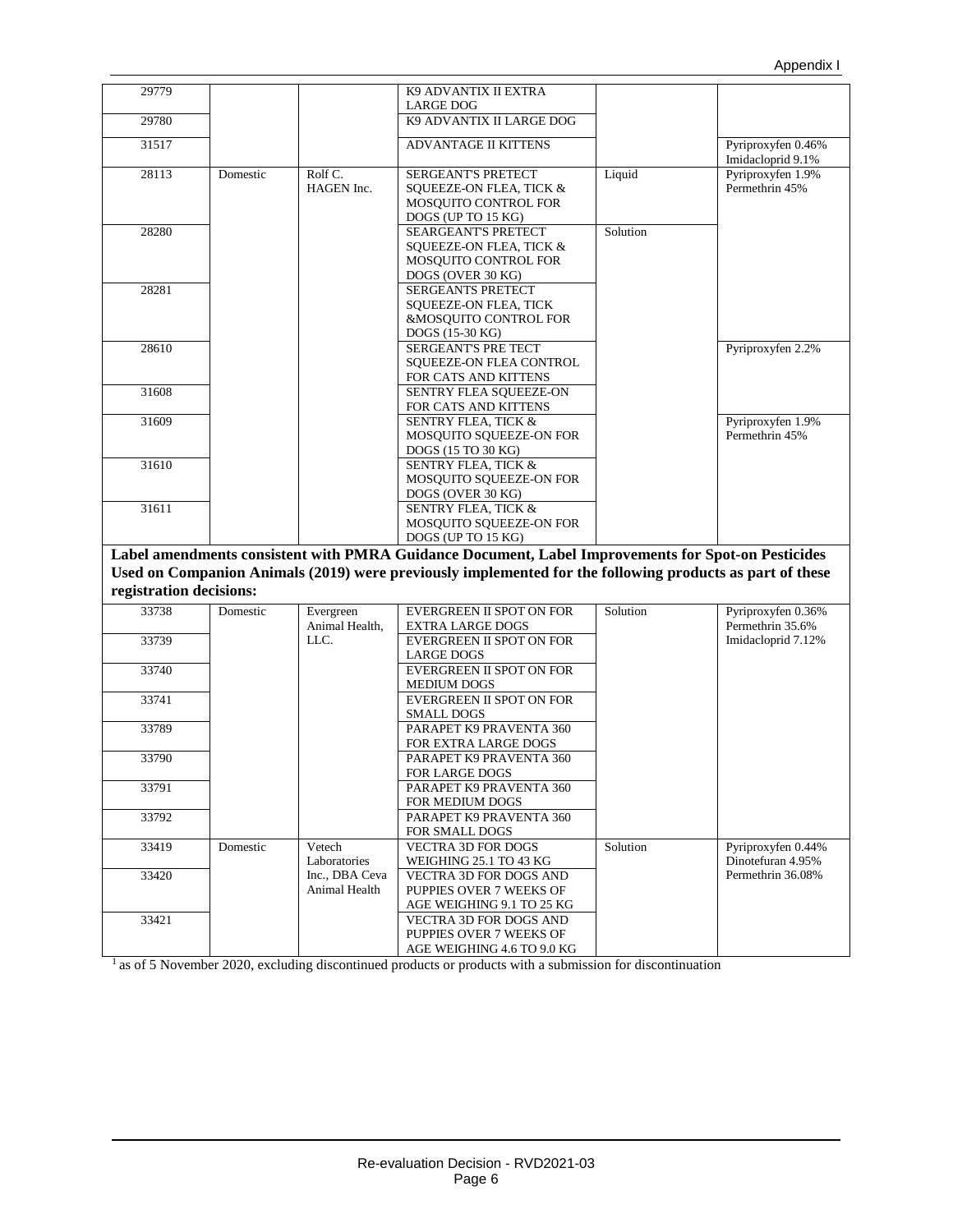# **Appendix II Label amendments for products containing pyriproxyfen**

Information on approved labels of currently registered products should not be removed unless it contradicts the label statements provided below.

#### **General label improvements:**

1. On the PRINCIPAL DISPLAY PANEL of all technical and end use product labels, replace "guarantee" with "active ingredient".

#### **I. For Technical Grade of the Active Ingredient and Manufacturing Concentrate:**

The following must appear under a section titled "ENVIRONMENTAL PRECAUTIONS":

"TOXIC to aquatic organisms."

"**DO NOT** discharge effluent containing this product into sewer systems, lakes, streams, ponds, estuaries, oceans or other waters."

#### **II. For Commercial Class Products:**

#### **Products for Greenhouse Uses:**

1. **Remove** the following under the "PRECAUTIONS" section:

"This product contains a petroleum distillate which is moderately to highly toxic to aquatic organisms. Avoid contamination of aquatic systems during application. Do not contaminate these systems through direct application, disposal of waste or cleaning of equipment."

2. Under the section "**ENVIRONMENTAL HAZARDS**", **remove** the following:

"This pesticide is toxic to fish and aquatic invertebrates. Do not apply directly to water, or to areas where surface water is present."

And **replace** with the following:

"This product contains an active ingredient and aromatic petroleum distillates which are toxic to aquatic organisms."

- 3. Change the heading "ENVIRONMENTAL HAZARDS" to "ENVIRONMENTAL PRECAUTIONS"
- 4. Under "DIRECTIONS FOR USE: MIXING INSTRUCTIONS (Booklet label)":

#### **Add**:

"As this product is not registered for the control of pests in aquatic systems, DO NOT use to control aquatic pests."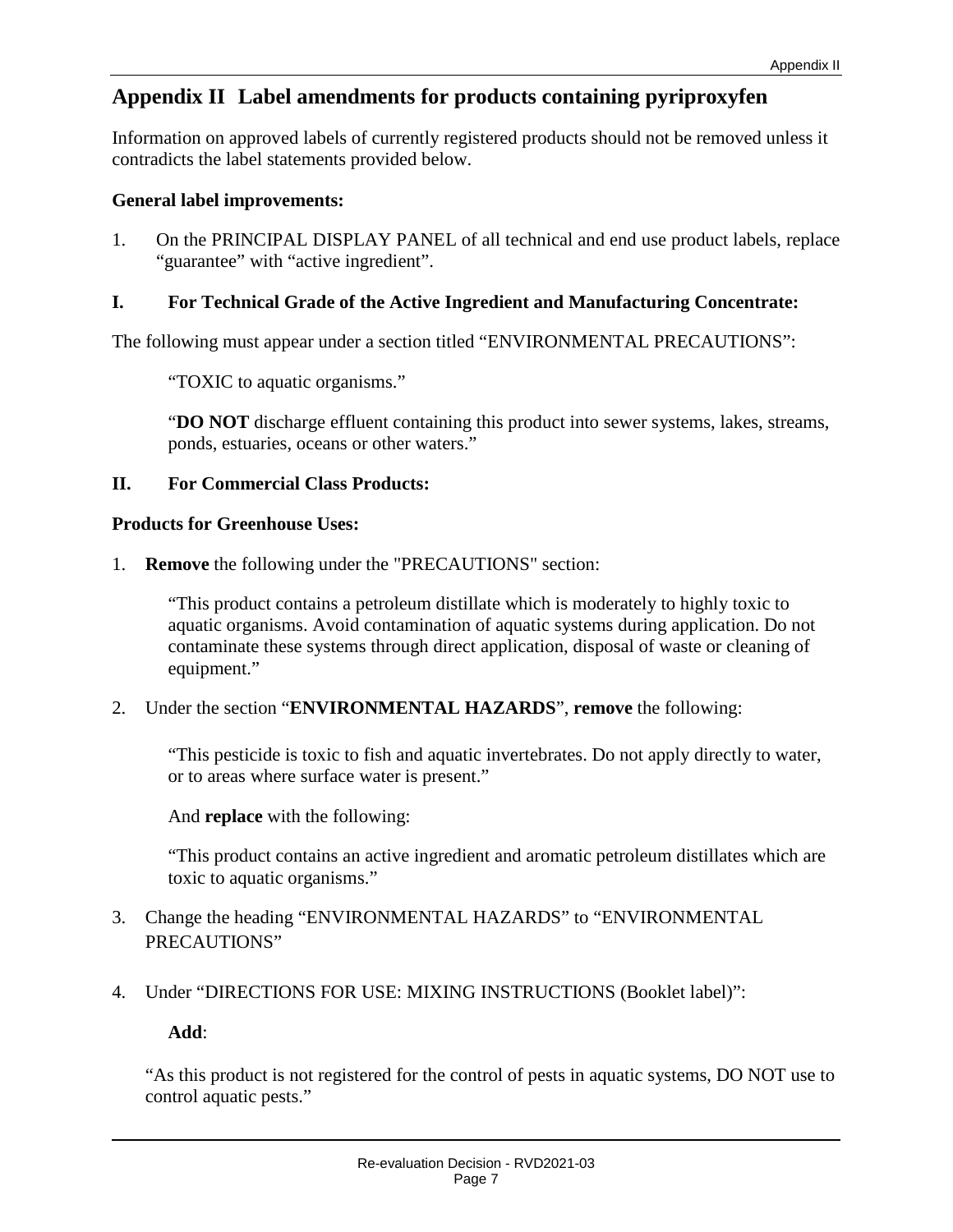"**DO NOT** contaminate irrigation or drinking water supplies or aquatic habitats by cleaning of equipment or disposal of wastes."

- 5. Statements related to the personal protective equipment (PPE) and restricted-entry interval (REI) must be updated to current wording.
	- For PPE, **replace**:

"Wear coveralls or long-sleeved shirt and long pants, rubber boots, goggles, gloves (rubber, PVC, neoprene or nitrile) and hat during mixing, loading, cleanup and application."

with:

"Wear a long-sleeved shirt, long pants, chemical-resistant gloves (rubber, PVC, neoprene or nitrile), socks and shoes during mixing, loading, application, clean-up and repair."

• For REI, **replace**:

"DO NOT re-enter treated areas within 12 hours."

with:

"**DO NOT** enter or allow worker entry into treated areas during the restricted entry interval (REI) of 12 hours."

- 6. Add:
	- "**DO NOT** apply using handheld mistblower/airblast or handheld fogging equipment in greenhouses."
- 7. Add to Directions For Use:
	- **"DO NOT** apply greenhouse processing water containing this product to field crops (food and feed)."

#### **Products with label directions to control fleas in indoor environments:**

1. The following PPE as per the occupational risk assessment are required to be added to the label:

"Wear a long-sleeved shirt, long pants, chemical-resistant gloves, socks and shoes during mixing, loading, application, clean-up and repair."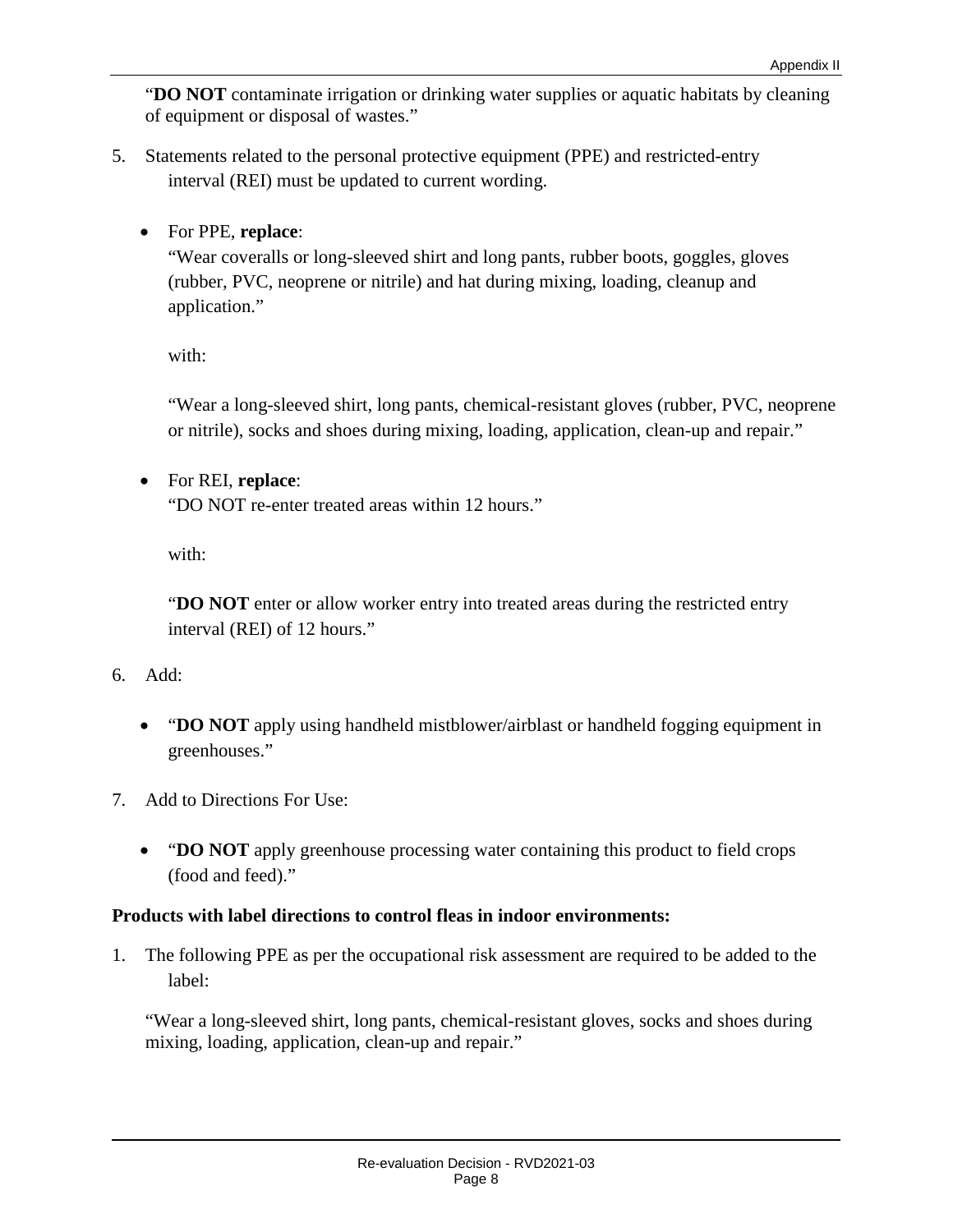2. Statements related to entry after application are required to be updated to current wording as follows:

"BROADCAST APPLICATION: **DO NOT** allow people or pets to enter treated areas for 2 hours or until sprays have dried.

SPOT AND CRACK AND CREVICE APPLICATION: **DO NOT** allow people or pets to enter treated areas until sprays have dried."

3. Best practice statements to update the precautionary label directions as per PMRA Guidance Document, Structural Pest Control Products: Label Updates (2020) are required:

#### Under "**DIRECTIONS FOR USE**":

"**DO NOT** apply to mattresses, linens, toys or clothing."

"**DO NOT** apply to overhead areas or in confined spaces without appropriate respiratory and eye protection."

"**DO NOT** allow spray to drip or allow drift onto non-target surfaces; any spray residue on non-target areas must be removed by the applicator."

"**DO NOT** apply as a space spray."

"Use a coarse droplet size and low pressure spray not exceeding 345 kPa (50 psi) to avoid splashing onto non-target surfaces."

Under "**PRECAUTIONS**":

"**DO NOT** apply to surfaces that may come into contact with food/feed."

"Cover or remove all food/feed. Cover all food/feed processing surfaces, equipment and utensils or thoroughly wash following treatment."

"Ventilate treated areas after application either by opening windows and doors or through use of air exchange/ventilation systems confirmed to be operational. Use fans where required to aid in the circulation of air."

"**DO NOT** apply when people or pets are present."

#### **III. Domestic-class products**

End-use products with instructions for indoor applications to control fleas and which are coformulated with tetramethrin or d-phenothrin have conflicting application directions as a result of label changes required for the re-evaluation of tetramethrin or d-phenothrin. Therefore, label changes are required to clarify application directions for specific use sites while ensuring consistency with the evaluations of tetramethrin and d-phenothrin.

These label amendments include:

- Removal of label statements restricting application to crack and crevice and perimeter applications. Directions for spot treatment are to remain for products co-formulated with tetramethrin.
- Application directions, including clarification of rates, are to be added for specific uses on the current labels, that is, for pet bedding, indoor surfaces (rugs, carpets and drapes) and upholstery.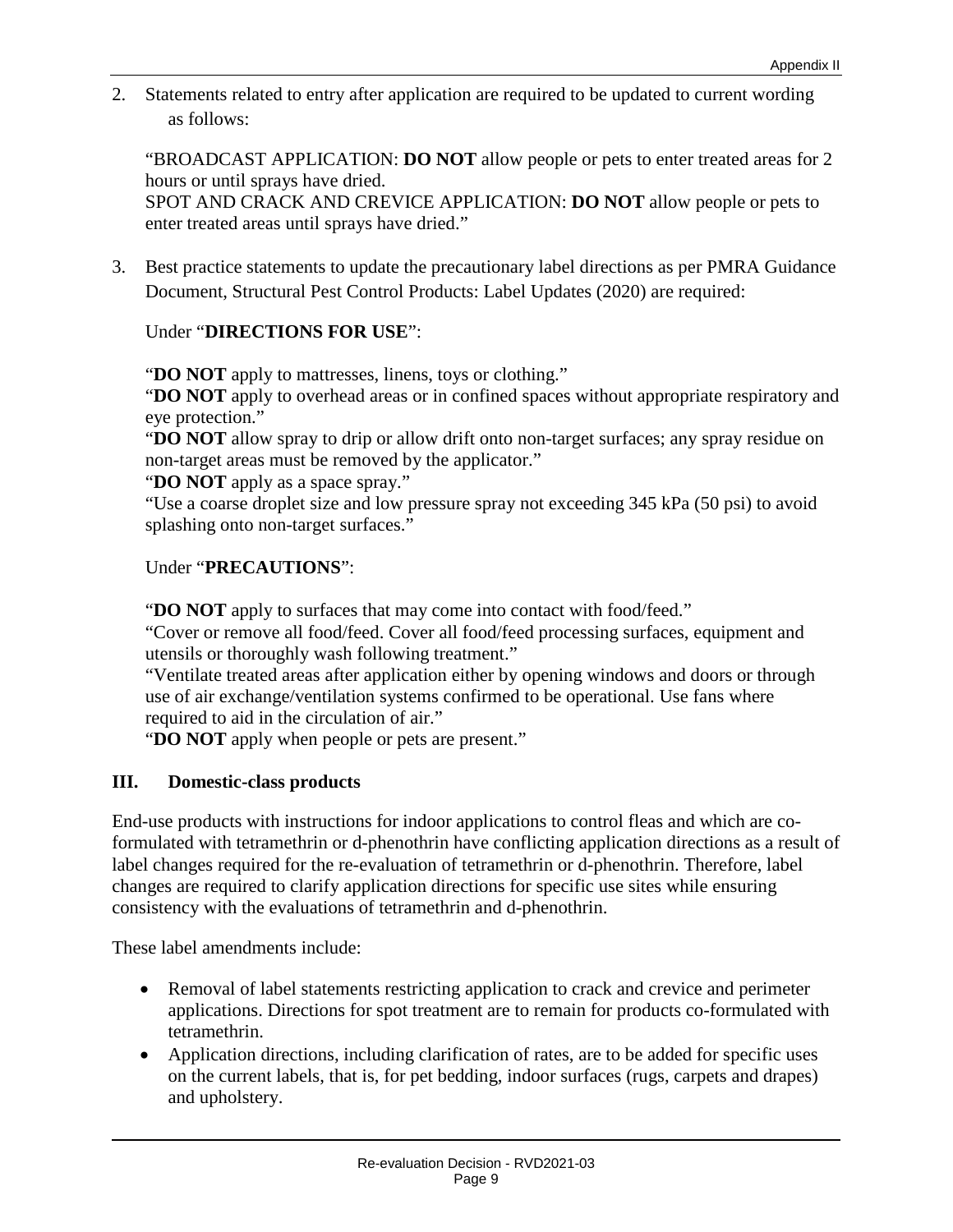• In addition, best practice statements to update the precautionary label directions as per PMRA Guidance Document, Structural Pest Control Products: Label Updates (2019) are required:

#### Under "**DIRECTIONS FOR USE**":

"**DO NOT** apply to mattresses, linens, toys or clothing." "**DO NOT** apply to overhead areas or in confined spaces (for example, attics and crawlspaces). "**DO NOT** allow spray to drip or allow drift onto non-target surfaces."

"**DO NOT** apply as a space spray."

Under "**PRECAUTIONS**":

**"DO NOT** apply to surfaces that may come into contact with food/feed."

"Cover or remove all food/feed. Cover all food/feed processing surfaces, equipment and utensils or thoroughly wash following treatment."

"Ventilate treated areas after application either by opening windows and doors or using fans, where required, to aid in the circulation of air."

**"DO NOT** apply when people or pets are present."

**"DO NOT** allow people or pets to enter/contact treated areas ["until sprays have dried" or re entry time currently stated on label]."

• Remove from all domestic-class indoor application labels: "[Retreat/Repeat] as necessary."

For registered spot-on, pyriproxyfen products, the following precautionary label directions as per PMRA Guidance Document, Label Improvements for Spot-on Pesticides Used on Companion Animals (2019) are required:

• For products used on dogs:

"Monitor your dog after application. Side effects may include: skin irritation such as redness or scratching; changes in behaviour such as agitation or lethargy; or gastrointestinal effects such as vomiting or loss of appetite. If these or other side effects occur consult your veterinarian or [Registrant at 1-800-number]."

For products used on cats:

"Monitor your cat after application. Side effects may include: skin irritation such as scratching or hair loss at the application site, or changes in behaviour such as agitation or lethargy. Gastrointestinal effects such as drooling, vomiting, or loss of appetite may also occur. If these or other side effects occur consult your veterinarian or [Registrant at 1-800-number]."